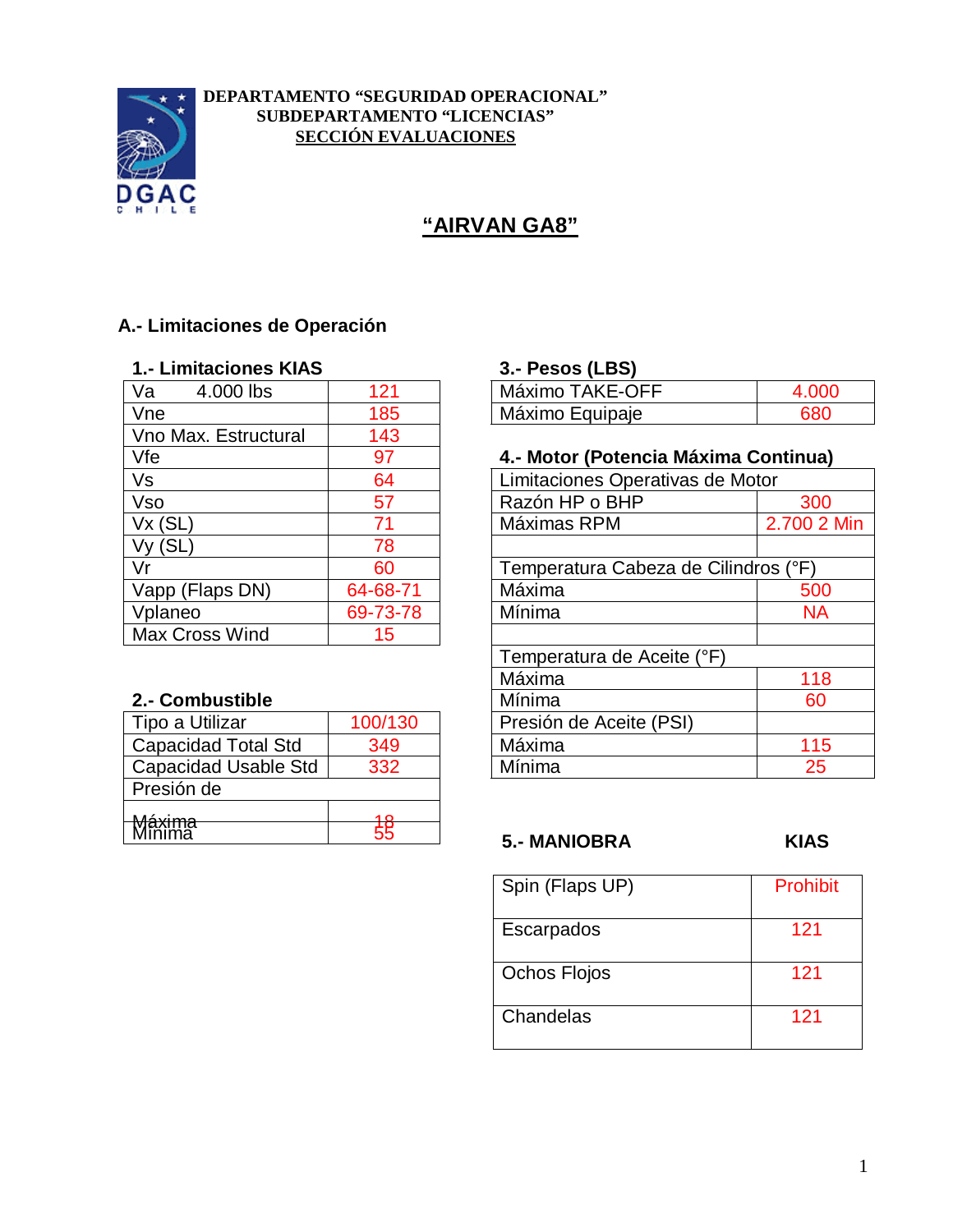# **B.- Limitaciones de Operación con LANZAMIENTO de PARACAIDISTAS**

| Vne                        | 120              | Manifold   | 24              |
|----------------------------|------------------|------------|-----------------|
| Parachute Jump             | $70 - 100$       | Max. RPM   | 2400            |
| Door Opening/Closed        | 80 or below      |            |                 |
| 2.- Other                  |                  | 4.- Flight |                 |
| <b>Door Position</b>       | <b>FULL</b>      | Slip Max.  | <b>One Ball</b> |
| Large Estatic Line         |                  | Bank Max.  | $30^\circ$      |
| Fron Tail Plane Stabilizer | 50 mm            |            |                 |
| Max. Jumpers Door          | 5                |            |                 |
| Max. Jumpers outside door  | 3                |            |                 |
| Max. Junpers Capacity      | Load             |            |                 |
| Air Deflector              | <b>Installed</b> |            |                 |
|                            |                  |            |                 |

# **1.- Limitaciones KIAS 3.- Motor (Potencia Max. Contínua)**

| Manifold |      |
|----------|------|
| Max. RPM | ን4በበ |

## **4.- Flight**

| --        |                 |
|-----------|-----------------|
| Slip Max. | <b>One Ball</b> |
| Bank Max. |                 |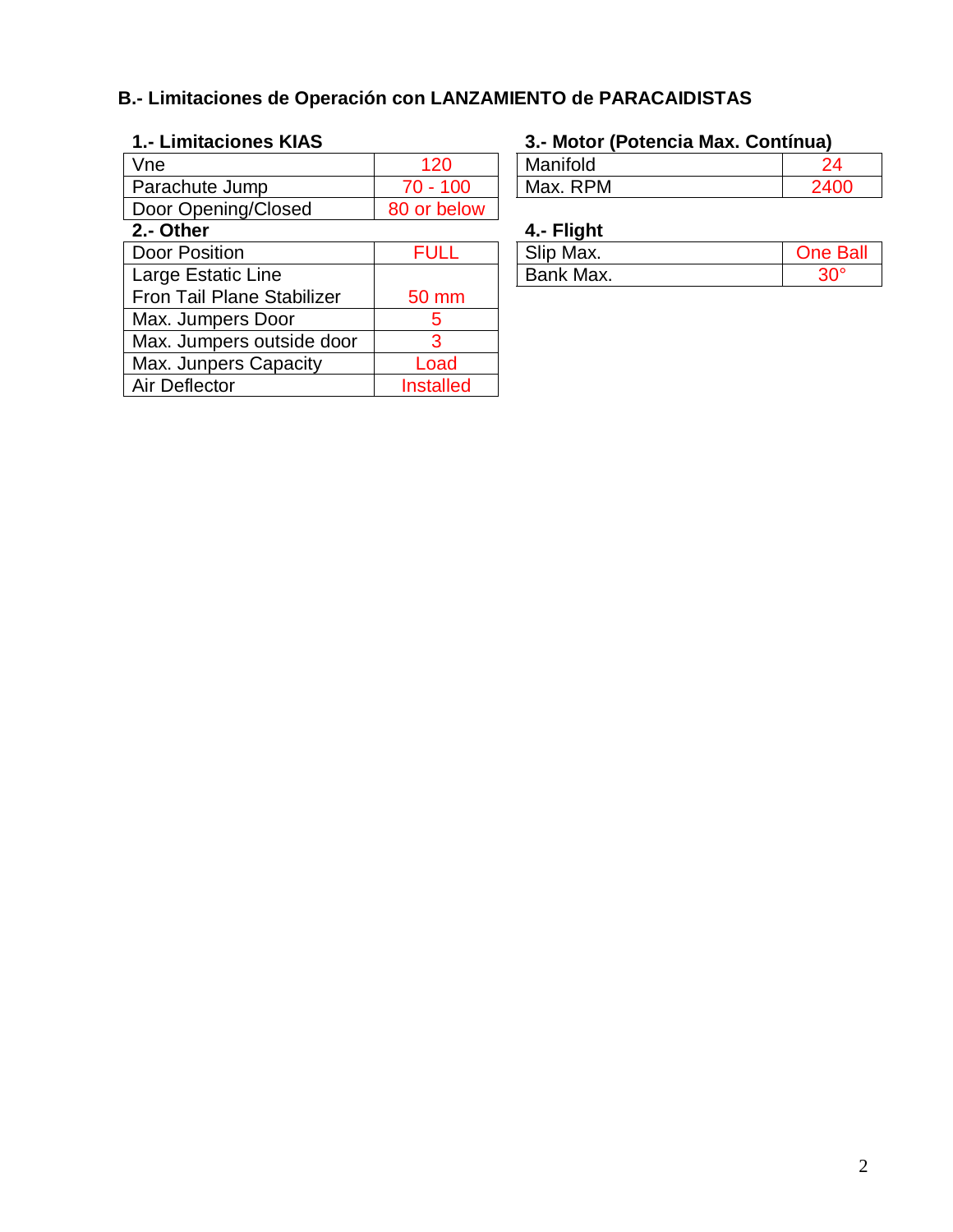## **B.- Emergencies Procedures**

### **1.- ENGINE FAILURE DURING TAKEOFF RUN**

| Throttle                   | <b>CLOSED</b> |
|----------------------------|---------------|
| Brakes                     | <b>APPLY</b>  |
| Wing Flaps                 | UP            |
| Master Switches Bus 1 & 2  | <b>OFF</b>    |
| Ignition Switch            | <b>OFF</b>    |
| <b>Fuel Shut off Valve</b> | OFF           |

### 2.- **ENGINE FAILURE IMMEDIATETY AFTER TAKEOFF**

| Airspeed                  | 64 - 71 KIAS                 |
|---------------------------|------------------------------|
| Ignition Switch           | OFF (as time permit)         |
| <b>Fuel Shut of Valve</b> | OFF (as time permit)         |
| Master Switches Bus 1 & 2 | <b>OFF</b>                   |
| Wing Flaps                | <b>FULL RECOMENNDE</b>       |
| <b>Braking</b>            | <b>HEAVY AFTER TOUCHDOWN</b> |

## **3.- ENGINE FAILURE DURING FLIGHT (RESTART PROCEDURE)**

| Airspeed                  | 69 - 78 KIAS                      |
|---------------------------|-----------------------------------|
| <b>Fuel Pump</b>          | ON CHECK FUEL PRESURE             |
| <b>Fuel Shut of Valve</b> | <b>CONFIRM ON</b>                 |
| <b>Fuel Quantity</b>      | <b>CHECK</b>                      |
| <b>Mixture</b>            | <b>RICH</b>                       |
| Oil                       | <b>CHECK TEMP AND PRESURE</b>     |
| Ignition                  | <b>CICLE BOTH-LEFT-RIGHT-BOTH</b> |
| <b>Throttle</b>           | <b>CHECK LINKAGE OPERATION</b>    |
| <b>Starter</b>            | <b>ACTIVATE IF PROP STOPED</b>    |